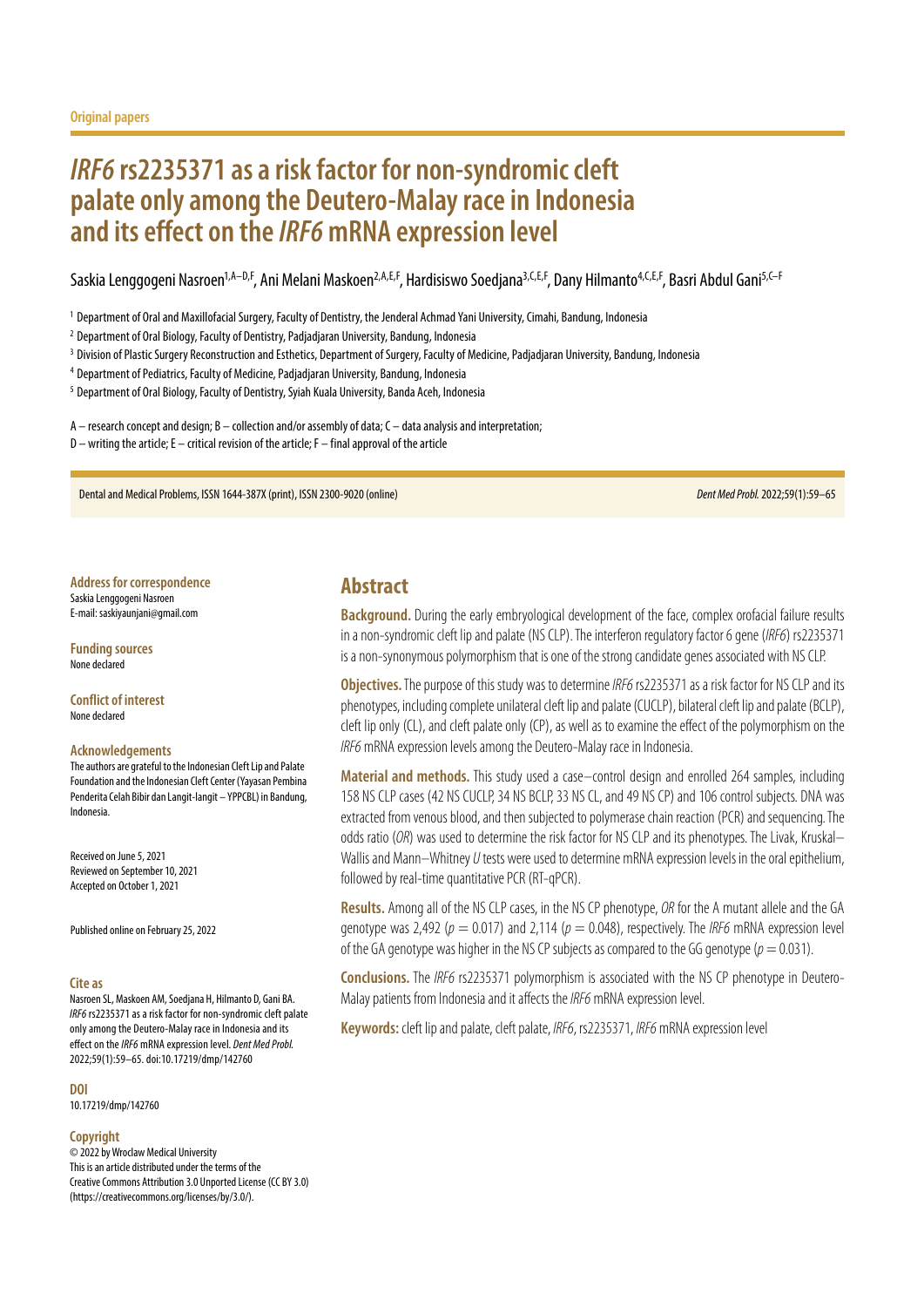# **Introduction**

Non-syndromic cleft lip and palate (NS CLP) is caused by the inability of any of the independently formed facial primordia of the orofacial complex to fuse completely during the early embryological development of the face.<sup>1</sup> It is a common congenital defect with a prevalence that varies according to the geographic region, the ethnic origin and the socioeconomic position.2 The etiology of NS CLP is thought to be multifactorial, with several genetic and environmental factors combined, among which genetic factors need to be primarily analyzed. Non-syndromic cleft lip and palate exhibits complex phenotypes and is indicative of a breakdown in the standard mechanisms of the embryological process.<sup>3</sup> Cleft lip and palate cases are frequently classified into 2 groups, based on anatomical, genetic and embryological findings: those that involve the lip or the palate (CL/P) and those that involve only the palate (CP). Clefts are classified as syndromic or nonsyndromic, based on the presence or absence of other physical or developmental anomalies in the affected individuals.4

The distinct embryological and pathophysiological mechanisms underlying NS CLP have also been reflected in classifying the condition into primary and secondary palate clefts. The primary palate comprises the maxillary lip, the alveolar process and the hard palate anterior to the incisive foramen.5 The secondary palate is formed of tissues located posterior to the incisive foramen and extending to the hard and soft palates. Molecular evidence supports etiologic distinctions between the CLP subtypes – cleft lip only (CP) and cleft palate only (CP) – as well as the NS CLP phenotypes. $<sup>1</sup>$ </sup>

Cleft lip only and CLP are not included in the CP mechanism, as there is compelling evidence that they are developmentally and genetically distinct from CP in most cases. They should be investigated independently and phenotyping is supposed to shed light on the previously unknown relationships.6 Additionally, clefts can affect one or both halves of the oral cavity, and are thus classified as unilateral or bilateral clefts.7 Bilateral cleft lip and palate (BCLP) is the most severe form of NS CLP and is thought to follow a genetic pattern that is distinct from other forms of NS CLP. Being one of the most prevalent anomalies, NS CLP is caused by genetic and environmental factors, neither of which has been fully elucidated due to the complex etiology of the disease.<sup>8</sup>

Several candidate genes are associated with an increased risk of NS CLP, including *RARA*, *PAX9*, *MTHFR*, *MSX1*, *BMP4*, *TGFB3*, *TGFA*, and *IRF6*. Interferon regulatory factor 6 (IRF6) is a transcription factor; a mutation in the gene *IRF6* is also known to cause van der Woude syndrome, which is the autosomal dominant condition of CLP with lip pits. *IRF6* is located on 1q32.2, with a highly conserved N-terminal DNA-binding domain (DBD) and a less conserved C-terminal Smad/IRF (SMIR)/interferon association domain (IAD) that has been associated with NS CLP in some populations through *IRF6* polymorphisms.9 *IRF6* rs2235371 (V274I) is a single nucleotide polymorphism (SNP) in which valine is replaced by isoleucine at position 274 (exon 7) in the *IRF6* SMIR/IAD. It is associated with NS CLP in various populations.<sup>10</sup> Valine found at this location in *IRF6* is highly conserved across species. Previous research hypothesized that *IRF6* rs2235371 might affect the gene function and contribute to NS CLP.<sup>11</sup>

The *IRF6* rs2235371 polymorphism was the first marker in *IRF6* to be associated with NS CLP, most notably in the Asian (particularly East Asian) and South American populations, but not in Europeans, simply because the allele encoding isoleucine is absent or extremely rare in European people, with a maximum frequency of only 2%.11 In genomic surveys, it was discovered that the polymorphisms affecting transcription and mRNA processing played a significant role in human phenotypic diversity and disease susceptibility. However, the majority of these polymorphisms remain unknown.<sup>12</sup>

We studied the influence of the *IRF6* rs2235371 polymorphism in patients with NS CLP of various phenotypes, such as complete unilateral cleft lip and palate (CUCLP), BCLP, CL, and CP, as well as in control subjects among Indonesians of the Deutero-Malay race. *IRF6* rs2235371 is a non-synonymous polymorphism that alters the amino acid (valine into isoleucine) functionally. A change in the mRNA conformation may affect the protein structure, activity and function, causing disease.<sup>13</sup> Understanding the impact of the polymorphism on the gene function may help discover the causal genes responsible for the phenotypes of NS CLP and other human diseases.

# **Material and methods**

The Faculty of Medicine of Padjadjaran University, Bandung, Indonesia, has granted ethical clearance under ref. No. 395/UN6/C.1.2.3/KEPK/PN/2016. The entire sample was Deutero-Malay, as it is the major race in Indonesia. Only individuals diagnosed with a nonsyndromic form of CLP were included in this study. A total of 246 subjects were enrolled; there were 158 NS CLP cases of various phenotypes (NS CUCLP – 42, NS BCLP – 34, NS CL – 33, and NS CP – 49) and 106 healthy controls. The study was conducted at the Molecular Genetic Laboratory of Padjadjaran University/Hasan Sadikin Hospital in Bandung, Indonesia. The subjects were divided into NS CUCLP and NS BCLP groups, as the authors assumed that since they presented different laterality and disease severity, they might have different genetic backgrounds. One of the hypotheses used to explain variable phenotypes in genetic disorders is frequently referred to as a genotype–phenotype correlation, in which the particular genotype is associated with the particular phenotype or the cleft side.<sup>14</sup>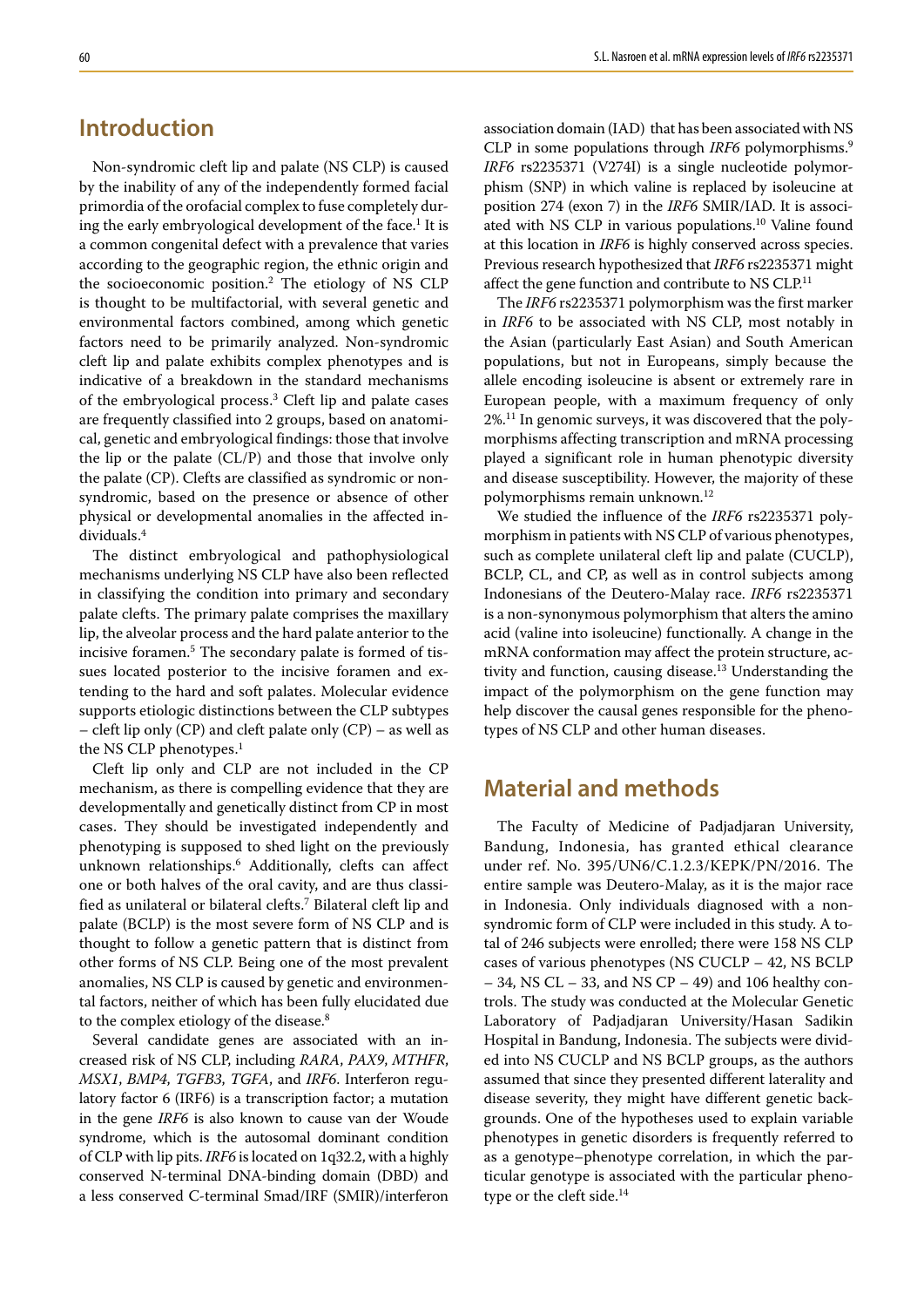### **Genotyping assay**

DNA was extracted from each subject's venous blood by using DNA extraction kits (Sigma-Aldrich/Merck, Darmstadt, Germany). After obtaining written informed consent, venous blood samples were collected, DNA was extracted and the *IRF6* rs2235371 segment was amplified using polymerase chain reaction (PCR). The PCR analysis was performed using the primers of forward: 5'-CAGGGCTGCCGACTCTTCTA-3' and reverse: 5'-AGGAAAGCAGGAAGGTGAAAGA-3'.15 The Sanger dideoxy method was used to perform DNA sequencing on *IRF6* rs2235371 in comparison with a standard nucleotide. All nucleotides in those segments were compared to a standard nucleotide in the gene bank, using a sequence alignment program from BioEdit, v. 7.2 ([https://bioedit.](https://bioedit.software.informer.com/) software.informer.com/ $l$ .<sup>16</sup> The polymorphism occurs when base G is replaced with A, resulting in 3 genotypes: GG (wild monozygous genotype); GA (heterozygous mutated genotype); and AA (homozygous mutated genotype).

### **RT-qPCR**

After written informed consent was obtained from all subjects, oral epithelial cells from the cleft side were gathered from the NS CP subjects. For control subjects, oral epithelial cells were gathered from the palatal epithelium. All epithelial cells were collected using the smear method, and then stored in small tubes filled with RNA. Total RNA was extracted from those palatal epithelial cells with the TRIzol® reagent (Invitrogen, Waltham, USA) and the concentration was determined using the NanoDrop™ 2000c spectrophotometer (Thermo Scientific, Waltham, USA). Total RNA samples with adequate purity ratios (A260/A280: 1.9–2.1) were then processed with realtime quantitative PCR (RT-qPCR).<sup>17</sup> RNA was converted into cDNA by using an oligo (dT) primer and SuperScript II™ Reverse Transcriptase (Invitrogen). Internally, *GAPDH* was used as a reference gene. The relative mRNA expression of *IRF6* was quantified using RT-qPCR with the SYBR Green™ method (SensiFAST™ SYBR; Bioline USA, Memphis, USA). The primers for *IRF6* were 5'-CGGCATAGCCCTCAACAAGAA-3' and 5'-TCCTTGGTGCCATCATACATCAG-3', and for *GAPDH*, they were 5'-TGCTGAGTATGTCGTGGAG-3' and 5'-GTCTTCTGAGTGGCAGTGAT-3'.<sup>15</sup>

### **Statistical analysis**

Significant differences in the frequency of sequence variants between NS CLP subjects, various NS CLP phenotypes (NS CUCLP, NS BCLP, NS CL, and NS CP) and control subjects were determined using the statistical analysis. The odds ratio (*OR*) was used to identify the risk factor for NS CLP and its phenotypes. Differences in the *IRF6* mRNA expression between the NS CP patients with various genotypes (GG, GA and AA) and controls were then analyzed using the Livak method. Changes in the *IRF6* mRNA expression were determined using the comparative CT method  $(2^{-\Delta\Delta Ct})$ . The statistical analysis involved the Kruskal–Wallis test, followed by the Mann–Whitney *U* test to compare the groups. The IBM SPSS Statistics for Windows software, v. 23.0 (IBM Corp., Armonk, USA) was used, with a *p*-value <0.05 considered as statistically significant.

# **Results**

Figure 1 presents the initial PCR product that showed a DNA band of 413 base pairs (bp). After obtaining the initial PCR products of 413 bp, the samples were analyzed with the Sanger dideoxy sequencing method. The sequencing results for all subjects showed the GG, GA and AA genotypes (Fig. 2). Figure 3 shows that among the NC CP subjects, the GA heterozygous mutated genotype presented a higher level of the *IRF6* mRNA expression (overexpression) (36.41 ±85.70) as compared to the GG genotype (3.77 ±23.76) (*p* = 0.031).

There were no statistically significant differences between the alleles and the genotypes in terms of an increased risk of the disease in NS CLP (in total), NS CUCLP and NS BCLP subjects as compared to controls (Tables 1–3). *IRF6* rs2235371 was not a risk factor for NS CLP in general. *IRF6* rs2235371 was also analyzed



Fig. 1. Initial polymerase chain reaction (PCR) product of the *IRF6* rs2235371 segment

Line 1 – 100 base pairs (bp) ladder; lines 2–6 – initial PCR product.



Fig. 2. Sequencing results showing 3 genotypes A – GG genotype; B – GA genotype; C – AA genotype.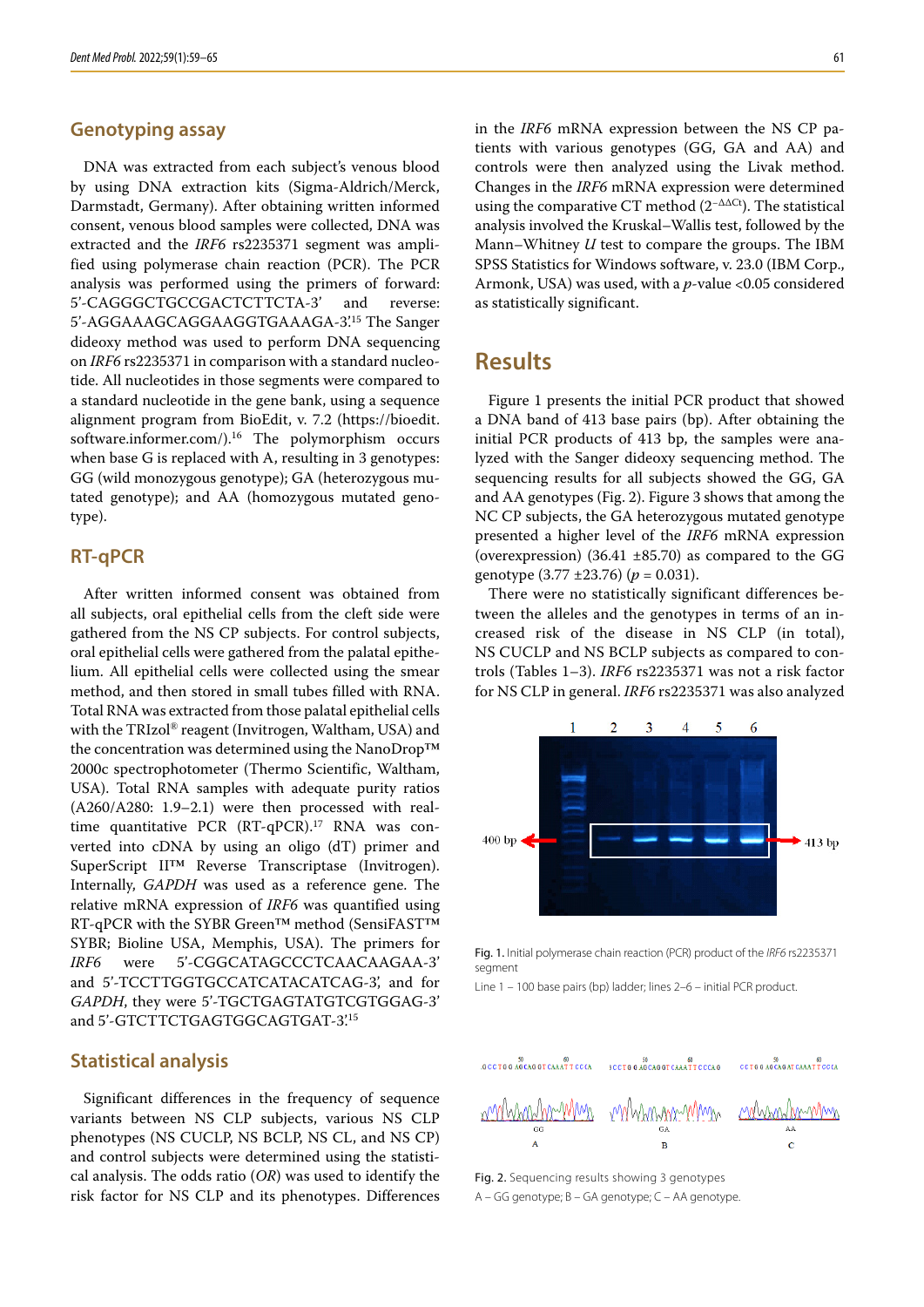

Fig. 3. Significant association between the GA and GG genotypes of the non-syndromic cleft palate only (NS CP) group and the *IRF6* mRNA expression (2<sup>−ΔΔCt</sup>); the GA genotype shows significant mRNA overexpression as compared to the GG genotype

in the NS CUCLP phenotype and it turned out that *IRF6* rs2235371 was not a risk factor for NS CUCLP. As far as the NS BCLP phenotype is concerned, which is the most severe type of NS CLP, *IRF6* rs2235371 proved not to be a risk factor for NS BCLP as well. Table 4 shows that *IRF6* rs2235371 was not a risk factor for the NS CL phenotype as the most straightforward type of NS CLP. The AA genotype was not found in the NS CL phenotype subjects. However, in the case of the NS CP phenotype, it was shown that *IRF6* rs2235371 was a risk factor for NS CP, especially in the presence of the A mutant allele and the GA heterozygous mutated genotype, as the results were statistically significant (Table 5). Table 6 shows the influence of the GA genotype on the *IRF6* mRNA expression level among the NS CP subjects. The epithelial cells were taken from the oral mucosa, and then evaluated by means of RT-qPCR. The GA heterozygous mutated genotype as a risk factor for NS CP showed a statistically significant difference in terms of *IRF6* mRNA expression as compared to the normal GG genotype (Table 6). We did not analyze the *IRF6* mRNA expression levels for the AA genotype, since this genotype did not prove to be the risk factor associated with NS CP. Also, as *IRF6* rs2235371 was a risk factor for NS CP, especially in the case of the A allele and the GA genotype, we only compared the *IRF6* mRNA expression in the NS CP phenotype with the controls.

Table 1. Allele and genotype frequency of nucleotides G and A from *IRF6* rs2235371 in the non-syndromic cleft lip and palate (NS CLP) (in total) subjects

| Allele/Genotype | <b>NS CLP</b><br>n(%) | Control<br>n(%) |       | $p$ -value | <b>OR</b> | 95% CI          |
|-----------------|-----------------------|-----------------|-------|------------|-----------|-----------------|
| -<br>G          | 229 (72.47)           | 157 (74.06)     | 0.000 | 1.000      | 1.046     | $0.385 - 2.841$ |
| A               | 87(27.53)             | 55 (25.94)      | 0.180 | 0.671      | 1.149     | $0.701 - 1.882$ |
| GG              | 81 (51.27)            | 58 (54.72)      | 0.180 | 0.671      | 0.871     | $0.531 - 1.426$ |
| GA              | 67(42.41)             | 41 (38.68)      | 0.226 | 0.634      | 1.167     | $0.706 - 1.929$ |
| AA              | 10(6.33)              | 7 (6.60)        | 0.000 | 1.000      | 0.956     | $0.352 - 2.595$ |

*n* – number; *OR* – odds ratio; *CI* – confidence interval; G – wild type allele; A – mutant allele; GG – wild monozygous genotype; GA – heterozygous mutated genotype; AA – homozygous mutated genotype.

Table 2. Allele and genotype frequency of nucleotides G and A from *IRF6* rs2235371 in the non-syndromic complete unilateral cleft lip and palate (NS CUCLP) subjects

| Allele/Genotype | <b>NS CUCLP</b><br>n(%) | Control<br>n(%) |       | <i>p</i> -value | <b>OR</b> | 95% CI          |
|-----------------|-------------------------|-----------------|-------|-----------------|-----------|-----------------|
| G               | 56 (66.67)              | 157 (74.06)     | 0.000 | 1.000           | 0.919     | $0.226 - 3.736$ |
| $\overline{A}$  | 28 (33.33)              | 55 (25.94)      | 1.904 | 0.168           | 1.777     | $0.860 - 3.670$ |
| GG              | 17 (40.48)              | 58 (54.72)      | .904  | 0.168           | 0.563     | $0.273 - 1.162$ |
| GA              | 22(52.38)               | 41 (38.68)      | 1.784 | 0.182           | 1.744     | 0.848-3.585     |
| AA              | 3(7.14)                 | 7 (6.60)        | 0.000 | 1.000           | 0.088     | 0.268-4.422     |

Table 3. Allele and genotype frequency of nucleotides G and A from *IRF6* rs2235371 in the non-syndromic bilateral cleft lip and palate (NS BCLP) subjects

| Allele/Genotype | <b>NS BCLP</b><br>$n$ (%) | Control<br>n(%) | $\sqrt{2}$ | $p$ -value | <b>OR</b> | 95% CI          |
|-----------------|---------------------------|-----------------|------------|------------|-----------|-----------------|
| G               | 56 (82.35)                | 157 (74.06)     | 0.000      | 1.000      | 1.131     | $0.224 - 5.724$ |
| A               | 12(17.65)                 | 55 (25.94)      | 2.058      | 0.151      | 0.503     | $0.219 - 1.156$ |
| GG              | 24 (70.59)                | 58 (54.72)      | 2.058      | 0.151      | 1.986     | $0.865 - 4.559$ |
| GA              | 8(23.53)                  | 41 (38.68)      | 1.974      | 0.160      | 0.488     | $0.202 - 1.180$ |
| AA              | 2(5.88)                   | 7(6.60)         | 0.000      | 1.000      | 0.884     | $0.175 - 4.472$ |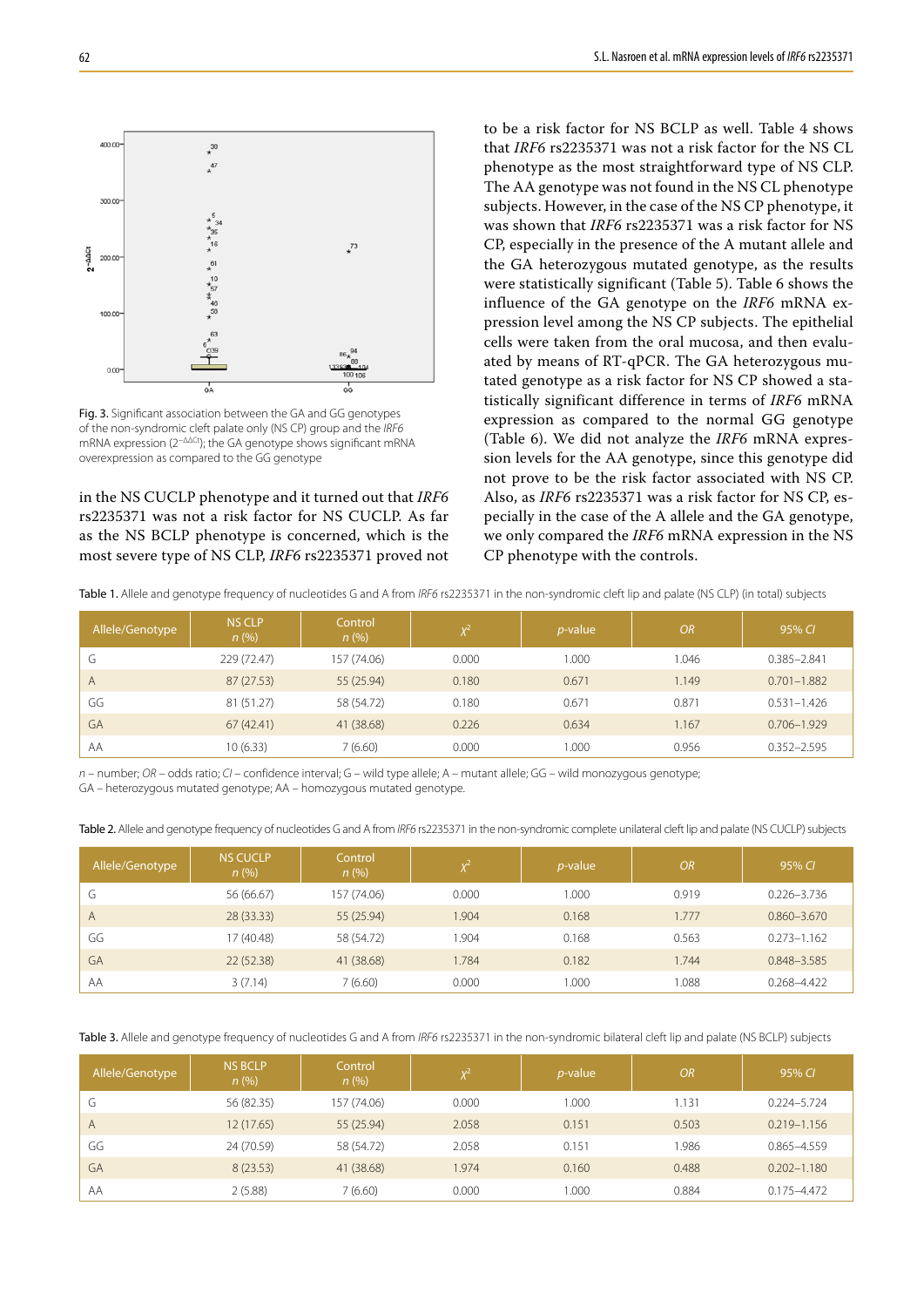Allele/Genotype NS CL *n* (%) Control *n* (%) *χ***<sup>2</sup>** *p***-value 1** *OR* **95%** *CI* G 57 (86.36) 157 (74.06) 1.122 0.290 – – A 9 (13.64) 55 (25.94) 2.671 0.102 0.453 0.192–1.067 GG 24 (72.73) 58 (54.72) 2.671 0.102 2.207 0.937-5.196 GA 9 (27.27) 41 (38.68) 0.969 0.325 0.595 0.252–1.405 AA – 7 (6.60) 1.122 0.290 – –

Table 4. Allele and genotype frequency of nucleotides G and A from *IRF6* rs2235371 in the non-syndromic cleft lip only (NS CL) subjects

Table 5. Allele and genotype frequency of nucleotides G and A from *IRF6* rs2235371 in the non-syndromic cleft palate only (NS CP) subjects

| Allele/Genotype | NS CP<br>n(%) | Control<br>n(% ) | ν <sup>∠</sup> | $p$ -value | <b>OR</b> | 95% CI          |
|-----------------|---------------|------------------|----------------|------------|-----------|-----------------|
| G               | 60(61.22)     | 157 (74.06)      | 0.209          | 0.648      | 0.622     | $0.187 - 2.069$ |
| A               | 38 (38.78)    | 55 (25.94)       | 5.684          | $0.017*$   | 2.492     | 1.226-5.064     |
| GG              | 16 (32.65)    | 58 (54.72)       | 5.684          | $0.017*$   | 0.401     | $0.197 - 0.815$ |
| GA              | 28(57.14)     | 41 (38.68)       | 3.908          | $0.048*$   | 2.114     | 1.063-4.205     |
| AA              | 5(10.20)      | 7 (6.60)         | 0.209          | 0.648      | .607      | $0.483 - 5.343$ |

\* statistically significant.

Table 6. Comparison of the *IRF6* mRNA expression between the GA and GG genotypes from the non-syndromic cleft palate only (NS CP) group (2<sup>−ΔΔCt</sup>)

| Genotype | $M + SD$       | Мe   | Range           | <i>p</i> -value |  |
|----------|----------------|------|-----------------|-----------------|--|
| GА       | $3642 + 8570$  | በ ን7 | $0.00 - 385.34$ |                 |  |
| GG       | $3.77 + 23.79$ | 0.08 | $0.00 - 209.38$ | $0.031*$        |  |

*M* – mean; *SD* – standard deviation; *Me* – median; \* statistically significant.

Tables 5,6 and Fig. 3 report only the NS CP subjects to present significant results in the case of the A allele (*OR*: 2.492; 95% confidence interval (*CI*): 1.226–5.064; *p* = 0.017) and the GA genotype (*OR*: 2.114; 95% *CI*: 1.063–4.205); *p* = 0.048). The subjects with NS CP and the controls who were carrying the GA genotype presented a higher level of the *IRF6* mRNA expression (overexpression) (36.41 ±85.70) as compared to the subjects with the GG genotype (3.77 ±23.76) (*p* = 0.031)

The allelic frequency of the G normal allele and the A mutant allele, and the frequency of the GG, GA and AA genotypes among the NS CLP subjects, as well as for each phenotype (NS CUCLP, NS BCLP, NS CL, and NS CP), and control subjects were compared using the  $\chi^2$  test (Tables 1–5).

# **Discussion**

The *IRF6* gene is located on chromosome 1q32.2 and consists of 9 exons. It is involved in epidermal differentiation, as mice lacking *IRF6* have a hyperproliferative epidermis that fails to differentiate terminally. *IRF6* controls the transition between proliferation and differentiation. The loss of the gene function or a mutation/polymorphism results in the incomplete fusion of palatal shelves due to failure in the differentiation of the palatal medial edge epithelial (MEE) cells through the epithelial–mesenchymal transformation (EMT).18

*IRF6* rs2235371 is a polymorphism in the exon region caused by exonic changes that are translated into protein. Polymorphisms in the exon region can be either nonsynonymous (protein-changing) or synonymous (nonprotein-changing). A non-synonymous polymorphism alters the amino acid sequence within the protein structure and affects the normal protein function as a transcription factor. We assumed that *IRF6* rs2235371 would change protein conformation and disrupt the gene functionally. Hence, failure in the terminal differentiation of MEE cells would occur, leading to an undifferentiated hyperproliferative epidermis.<sup>19</sup>

Numerous studies have demonstrated that *IRF6* polymorphisms may play a significant role in CL, implying that patients with CL may be more susceptible to genetic changes in *IRF6* than patients with CLP or CP. Additionally, this evidence supports the hypothesis that CL is genetically and developmentally distinct from CLP and CP.1 This finding contrasts with our present study, which found no significant association between *IRF6* rs2235371 and CL. In contrast to some previous studies, our current study discovered a significant association between *IRF6* rs2235371 and CP. Previous studies have not completely defined the association of *IRF6* rs2235371 with NS CLP phenotypes.

The rs2235371 in *IRF6* is a missense mutation in the protein binding domain (PBD) or SMIR/IAD of *IRF6*. In contrast to what has been observed in the African and European populations, this SNP is highly polymorphic in the Asian population. However, since it is located in PBD or SMIR/ IAD, the function of *IRF6* rs2235371 cannot be fully explained*.* 20 According to a previous study, only one mutation, p.Phe375Ser, is located in the core of PBD and significantly affects the domain folding and function.21 The transition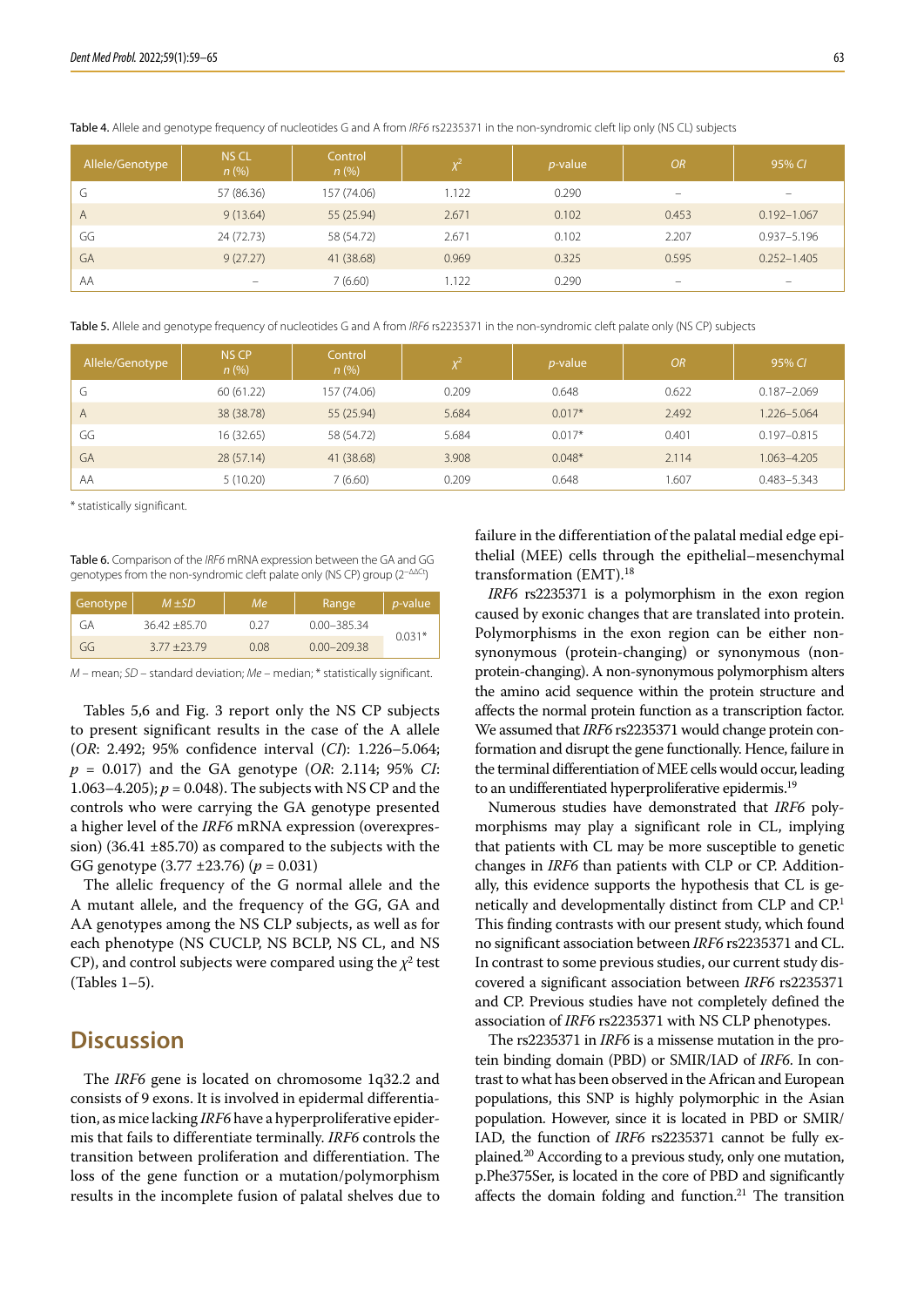from a more considerable hydrophilic residue to a minor hydrophilic residue eliminates many of the stabilizing hydrophobic interactions of the phenylalanine side chain.21

In Japan, China, Vietnam, Philippines, South America, and Iran, but not in Europe or India, *IRF6* rs2235371 has been observed to be significantly associated with NS CLP.<sup>22</sup> A study conducted by Park et al. revealed that while *IRF6* rs2235371 was not a causal polymorphism for NS CLP, it appeared to interact and be in linkage disequilibrium (LD) with other *IRF6* polymorphisms that were causal polymorphisms for NS CLP.10 This was also observed in the Mexican population.10 A study by Tang et al. revealed that the association between *IRF6* rs2235371 and NS CLP had been extensively studied in Chinese people, with mixed results.<sup>23</sup> Similar to our findings, the A allele of *IRF6* rs2235371 might increase the risk of developing CP in Chinese subjects.23 In comparison, another study conducted in China discovered that the A allele was more prevalent in controls and appeared to be protective according to the haplotype analysis; this type of analysis is usually used to investigate various population phenomena, including migration and immigration rates, the strength of LD, and population relatedness.24 Zucchero et al. found that the carriers of the G allele (Val274) of *IRF6* rs2235371 were at higher risk of the recurrence of NS CLP.25 They established strong evidence for excessive valine allele transmission from the parent to the affected child in CLP families.<sup>25</sup> In comparison, Suazo et al. reported that the C allele of rs2235375 from the *IRF6* gene seemed to be a risk factor for NS CLP in the Chilean population.26 Furthermore, a genetic variant of *IRF6* might be a protective factor against NS CLP, while the *Rsa1* gene variant (the A allele) could be considered the risk factor associated with the development of NS CLP.27 Individuals heterozygous for this specific polymorphism (the GA genotype) are at lower risk of the recurrence of CLP than those who are homozygous for the G allele (the GG genotype). $27$ The disparate findings may result from diverse ethnic origins, environmental differences, anthropological diversity, different research methods, and the complex genetic etiology of the disease.<sup>28</sup>

According to our present findings, *IRF6* rs2235371 appears to play a functional role in the development of the secondary palate, as it was a risk factor for NS CP in both the A allele (*OR*: 2.492; 95% *CI*: 1.226–5.064); *p* = 0.017) and the GA genotype (*OR*: 2.114; 95% *CI*: 1.063–4.205;  $p = 0.048$ ) groups. However, since the precise biochemical role of *IRF6* rs2235371 in the etiology of NS CP is unknown, additional experimental studies are necessary to establish a direct functional link between *IRF6* and NS CP. *IRF6* mutant mice develop a hyperproliferative epidermis that fails to differentiate terminally, resulting in incomplete soft tissue fusion, indicating that *IRF6* is the critical determinant of the keratinocyte proliferation–differentiation switch.29 Thus, future experiments may focus on the role of the *IRF6* exon region as a coding region in the proliferation–differentiation switch of keratinocytes during the development of the secondary palate, and whether such exonic changes cause protein damage or dysfunction. Mutations in the *IRF6* gene have been identified as the cause of van der Woude syndrome and mutations in the poliovirus receptor-related 1 gene (*PVRL1*) have been identified as the cause of autosomal recessive ectodermal dysplasia syndrome, which is associated with clefting.<sup>30</sup>

The level of mRNA expression can be considered an intermediate phenotype, and correlating the polymorphism and the mRNA expression level is critical for elucidating the physiological traits associated with human diseases.31 Polymorphisms in coding genes, particularly nonsynonymous polymorphisms, such as *IRF6* rs2235371, can significantly affect protein regulation as compared to non-coding genes, as they alter the structure and function of the resulting peptide due to the altered chemical and physical properties of the altered forms of mRNA secondary structure. However, the effect of non-synonymous polymorphisms on protein expression via mRNA structural modification is essentially unknown.32

The *IRF6* rs2235371 (c.820G>A) polymorphism in the exon region may alter the amino acid sequence translated into the protein structure, and thus affect the normal function of the transcription factor.<sup>33</sup> Such exonic changes may also influence mRNA stability, thereby affecting the translational efficiency of the gene. However, the functional significance of *IRF6* rs2235371, which considerably affects the *IRF6* mRNA expression level when associated with the NS CP phenotype, has not been defined. We assumed that *IRF6* rs2235371 would change protein conformation and disrupt the gene functionally, which was confirmed in this study by the observed overexpression of the gene. Thus, MEE cells could not reach terminal differentiation, which resulted in an undifferentiated hyperproliferative epidermis.

# **Conclusions**

The *IRF6* gene variant rs2235371 is considered a risk factor for the NS CP phenotype in the Deutero-Malay race of Indonesian patients. The *IRF6* mRNA expression level in NS CP and control cells reveals that the GA genotype is overexpressed ( $p = 0.031$ ). It demonstrates that the GA genotype may induce *IRF6* mRNA expression alterations. A further genome-wide approach, such as exclusive exon screening in the *IRF6* gene, could be an excellent way to follow up on the findings of the present study, particularly in defining the precise role of this gene in NC CP pathogenesis.

### **Ethics approval and consent to participate**

The study was approved by the institutional Research Ethics Committee (No. of approval 395/UN6/C.1.2.3/ KEPK/PN/2016) and all participants provided written informed consent prior to the investigation.